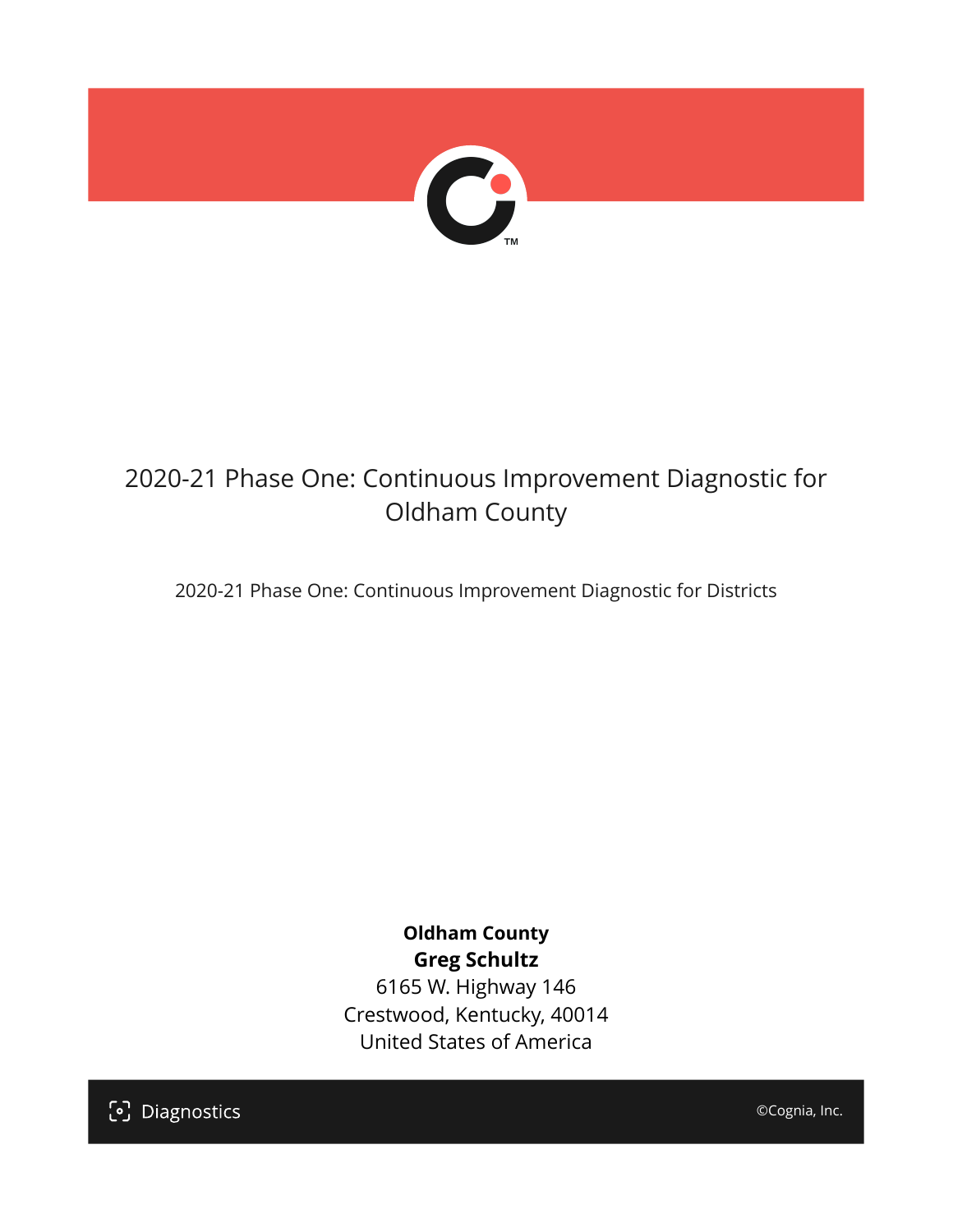2020-21 Phase One: Continuous Improvement Diagnostic for Districts - 2020-21 Phase One: Continuous Improvement Diagnostic for

Oldham County - Generated on 01/12/2021

Oldham County

# **Table of Contents**

<u>[3](#page-2-0)</u> [2020-21 Phase One: Continuous Improvement Diagnostic for Districts](#page-2-0)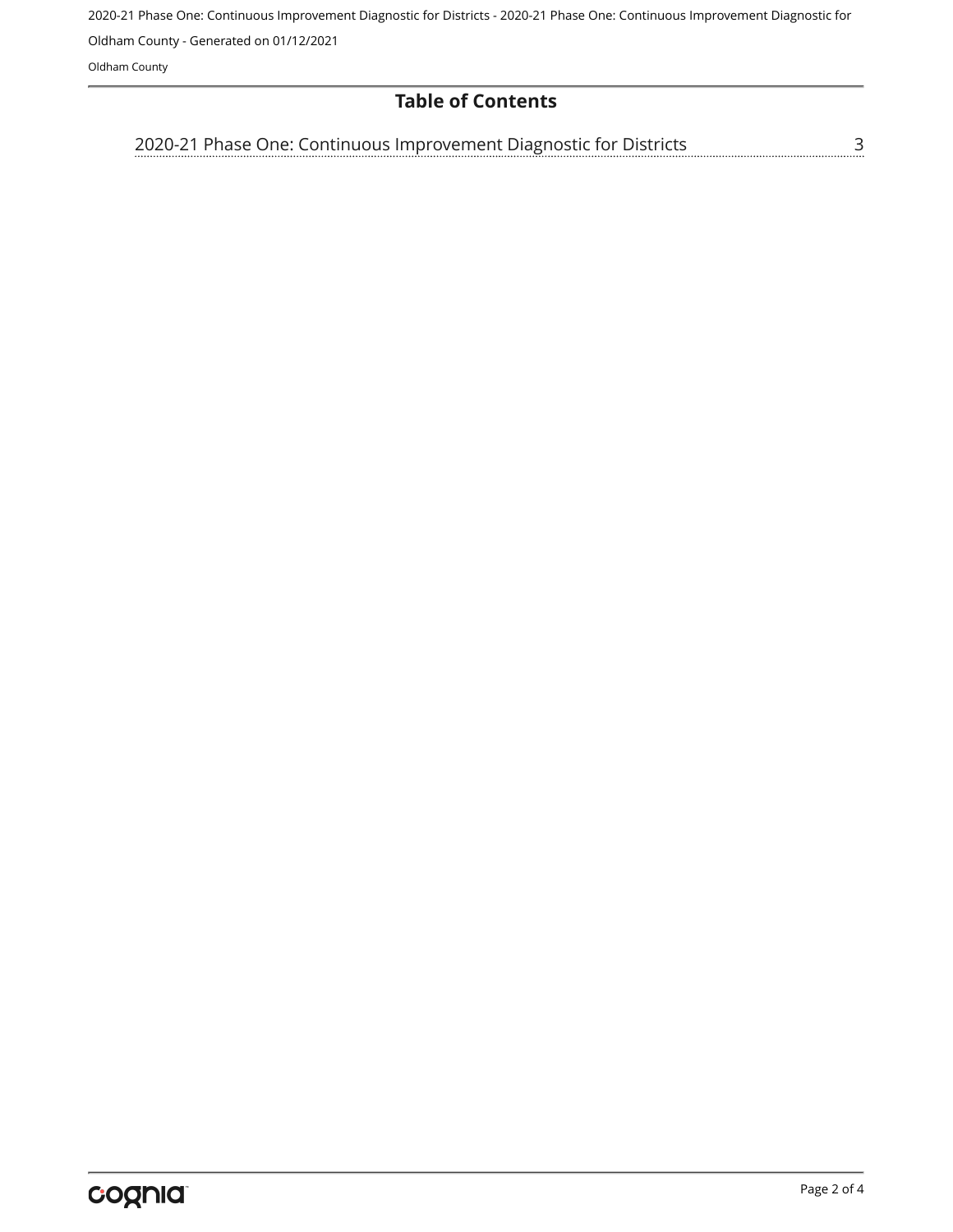2020-21 Phase One: Continuous Improvement Diagnostic for Districts - 2020-21 Phase One: Continuous Improvement Diagnostic for Oldham County - Generated on 01/12/2021

Oldham County

# <span id="page-2-0"></span>**2020-21 Phase One: Continuous Improvement Diagnostic for Districts**

. The **Comprehensive District Improvement Plan or CDIP** is defined as a *plan developed by the local school district with input of parents, faculty, staff, and representatives of school councils from each school in the district, based on a review of relevant data that includes targets, strategies, activities, and a time schedule to support student achievement and student growth and to eliminate achievement gaps among groups of students.*

The comprehensive school and district improvement plan process is outlined in 703 KAR 5:225. The requirements included in the administrative regulation are key components of the continuous improvement process in Kentucky and ultimately fulfillment of school, district, and state goals under the Kentucky State Plan as required by the Every Student Succeeds Act (ESSA).

While the regulation outlines a timeline for compliance purposes, the plan itself is a strategic and proven approach to improve processes and to ensure students achieve. The timeline for the district's 2020-21 diagnostics is as follows:

#### **Phase One: August 1 - October 1**

• Continuous Improvement Diagnostic for Districts

## **Phase Two: October 1 - November 1**

- The Needs Assessment for Districts
- District Assurances
- District Safety Report

## **Phase Three: November 1 - January 1**

- Comprehensive District Improvement Plan
- Executive Summary for Districts
- The Superintendent Gap Assurance
- Professional Development Plan for Districts

## **Phase Four: January 1 - December 31**

- Continuation of Learning Plan for Districts (Due May 1)
- Progress Monitoring

*As superintendent of the district, I hereby commit to implementing continuous improvement processes with fidelity to support student achievement and student growth and to eliminate achievement gaps among groups of students.*